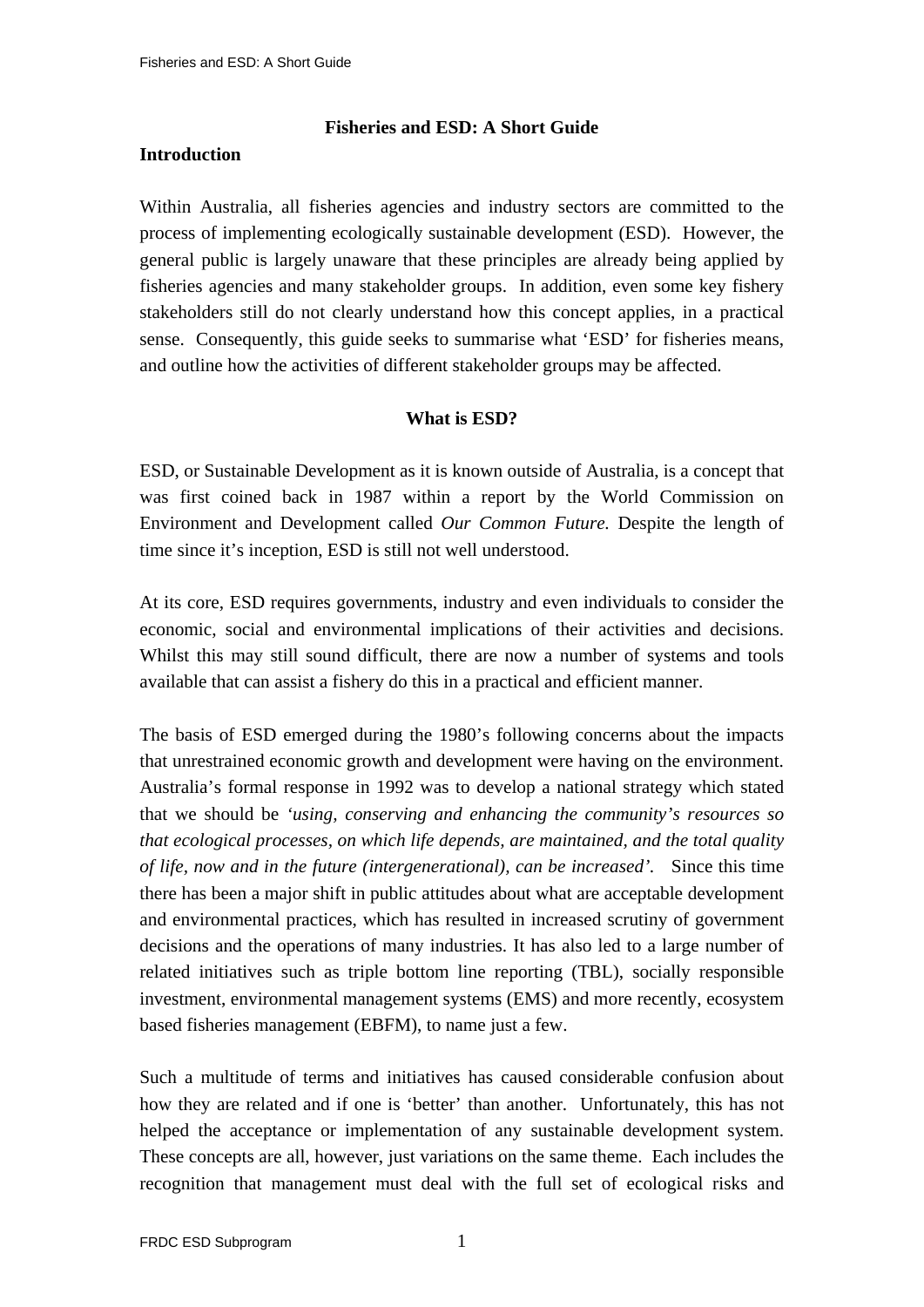consequences of an activity and, to some degree, include an understanding of the social and economic implications of the activity. To assist clarify these terms, the National ESD Reference Group for Fisheries proposed that ESD should be considered the overall goal for government and the other terms (e.g. EBFM) describe strategies that can be used by various sectors/agencies to work towards this overall goal.

# **What is the process for the ESD assessment of a fishery?**

It is important to recognize that undertaking an ESD assessment is not a process that is designed to show that an industry/sector **is** sustainable. Instead, it should be trying to determine the following - How does my fishery/industry/sector/vessel **contribute to** sustainable development?

Essentially the process asks four questions–

- *What impacts are my activities having on the 'assets[1](#page-1-0) ' that I manage?*
- *What impacts am I having on the 'assets' that someone else manages?*
- *What are the economic/social benefits and costs generated by my activities*?
- *What activities by others affect my 'assets'?*

Because it covers both the positive and negative outcomes of the industry, answering these questions may in some cases suggest that the fishery is highly valuable to the community. In other cases, however, it may conclude that, overall, the fishery is not contributing positively to ESD and it should be reviewed or even closed.

In answering any questions on the impacts, costs and benefits, it needs to be understood that what is considered acceptable performance is highly dependant upon societal values. For example, the acceptable level of harvesting can range from "do not harvest at all" (whales) to "fish them at highest long-term levels of exploitation" (prawns). Furthermore, not all issues are 'equal' and an overall negative ESD outcome may be generated from significantly poor 'performance' in just a single ecological, economic or social issue. The same outcome could also be from a series of negative scores across many ESD assessment categories (see Figure 1). The critical element is that having acceptable or even good performance in one ESD category will not automatically ensure that the community will agree that the activity should continue.

Finally, what society thinks is acceptable performance can change; community values are always subject to an ongoing process of evolution. For example, whales used to

1

<span id="page-1-0"></span><sup>&</sup>lt;sup>1</sup> In the fisheries context an 'Asset' would include various fish species, habitats, water quality etc.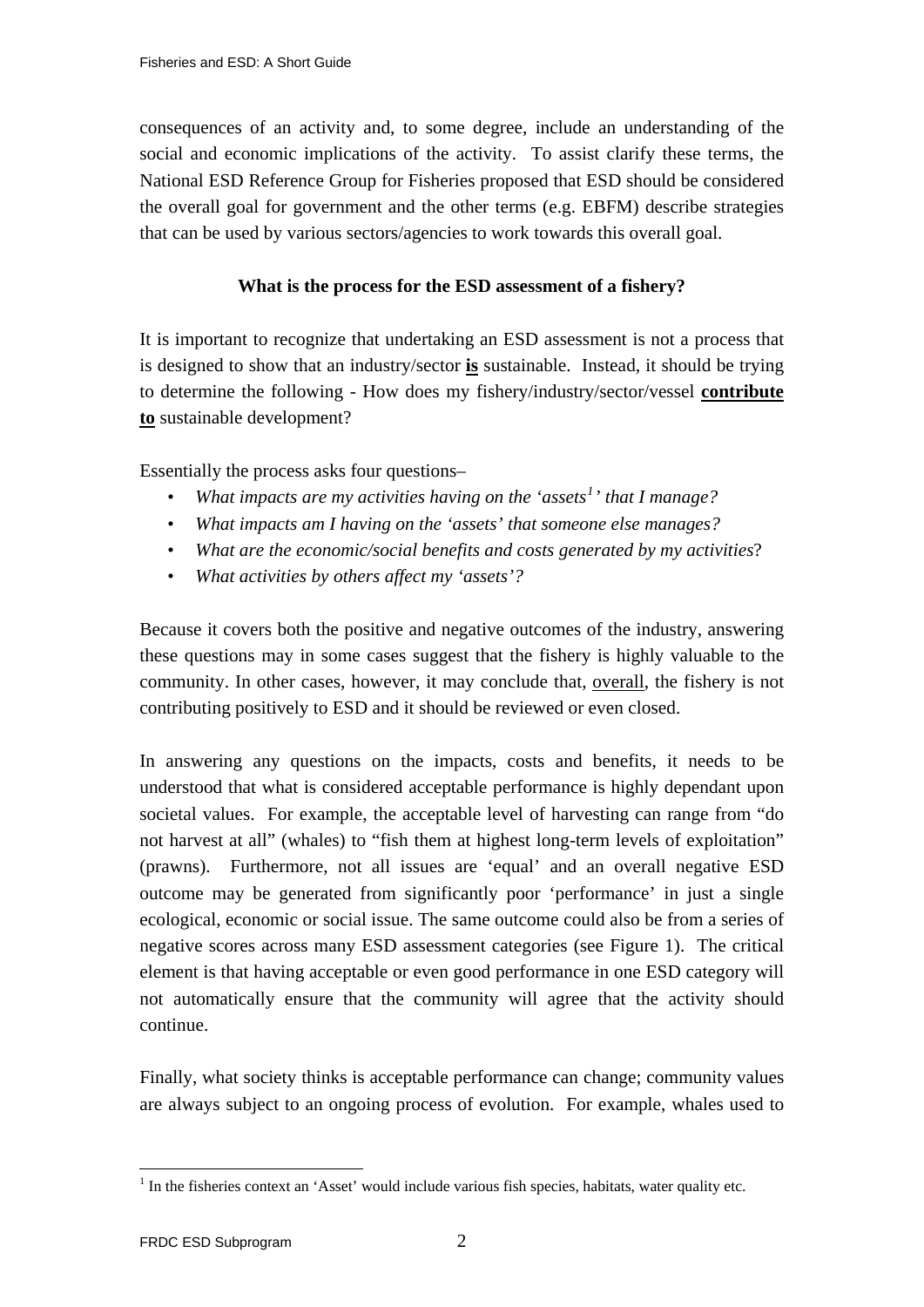be considered a highly appropriate species to harvest, but now the reverse is true. In this respect, ESD should be seen as an ongoing process, there is no end point.

#### **The Process**

To assist implement ESD, a framework for wild capture fisheries was developed by the national ESD Reference Group (Fletcher et al., 2002; 2004)\*. This framework includes a four step, risk based process that identifies all relevant ESD issues for a particular fishery; including impacts on target species and the broader ecosystem, the social and economic outcomes and the relevant governance and administrative systems. For each of these issues it determines the level and form of direct management required to generate acceptable performance across all the issues.

#### **Example**

To help explain how ESD becomes operational, the following example uses a hypothetical commercial line fishery. The main types of ESD issues for this fishery are displayed in the component tree (see below). The specific activities to be undertaken to generate acceptable performance for each of these issues will vary greatly depending upon whether you from the fisheries management agency, one of the commercial fishers, or someone involved in marine planning within this region. To summarise the potential differences, the key activities that would be undertaken from each of these three perspectives are outlined.



*Figure 1: ESD assessment component tree* 

# *From the perspective of a fisheries management agency*

The **fisheries agency** would need to (possibly within a fishery management plan): - establish restrictions on the effort and/or catch by the fishery on each of the target species to a predetermined level. Monitor these levels, plus the capture of these species by any other sector (e.g. recreational fishers) and regularly assess the status of each of these stocks to ensure they remain at, or return to acceptable levels.